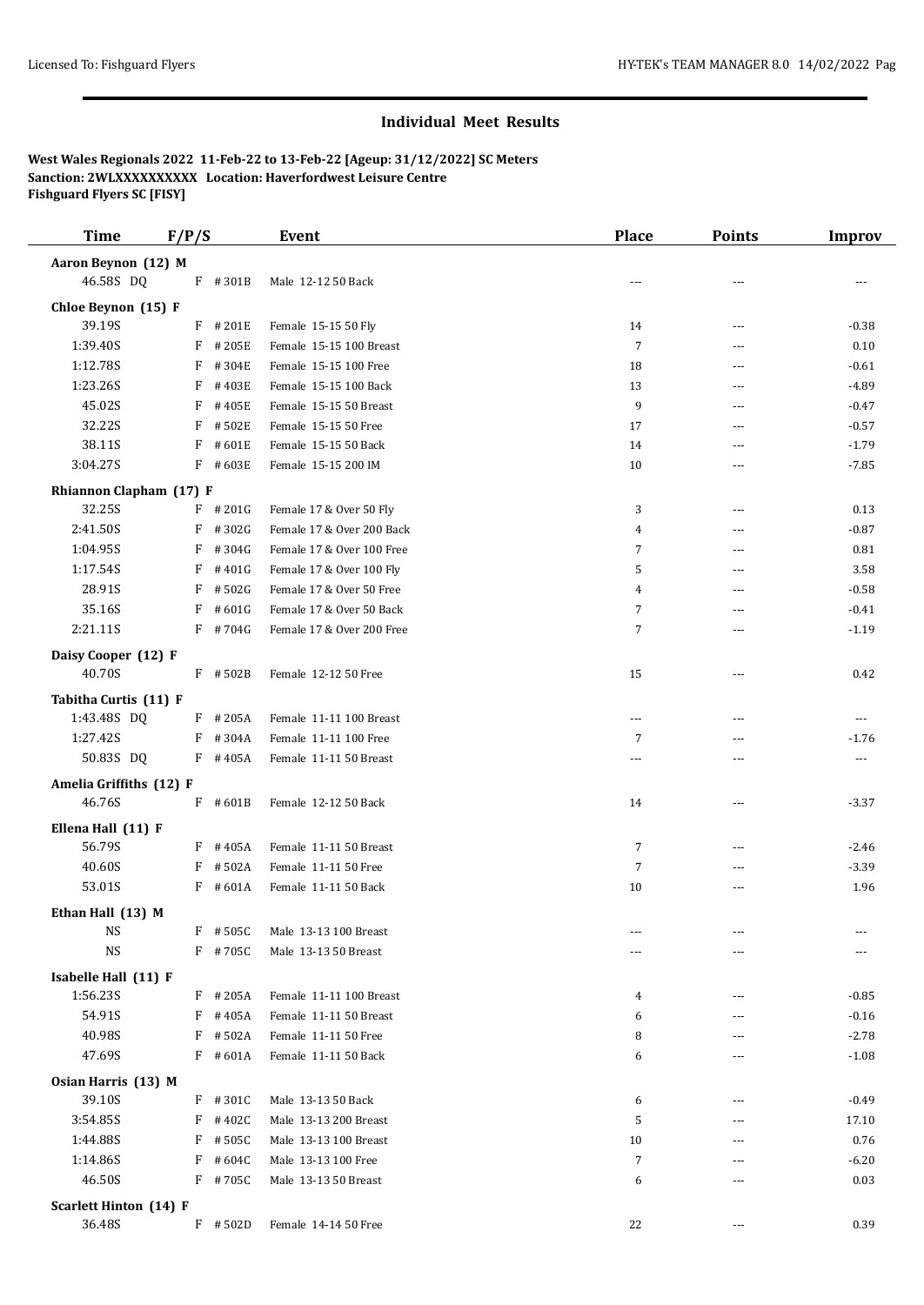## **Individual Meet Results**

**West Wales Regionals 2022 11-Feb-22 to 13-Feb-22 [Ageup: 31/12/2022] SC Meters Sanction: 2WLXXXXXXXXXX Location: Haverfordwest Leisure Centre Fishguard Flyers SC [FISY]**

| <b>Time</b>             | F/P/S      | Event                       | <b>Place</b>   | <b>Points</b> | <b>Improv</b> |
|-------------------------|------------|-----------------------------|----------------|---------------|---------------|
| Georgie Kovachev (15) F |            |                             |                |               |               |
| 34.85S                  | F #201E    | Female 15-15 50 Fly         | 9              | ---           | 0.91          |
| 1:40.58S                | F<br>#205E | Female 15-15 100 Breast     | 8              | ---           | 0.78          |
| 1:09.75S                | F<br>#304E | Female 15-15 100 Free       | 15             | ---           | $-0.26$       |
| 1:21.96S                | F<br>#401E | Female 15-15 100 Fly        | 8              | ---           | 4.79          |
| 1:20.36S                | F<br>#403E | Female 15-15 100 Back       | 9              | ---           | $-2.08$       |
| 31.68S                  | F<br>#502E | Female 15-15 50 Free        | 16             | ---           | 0.12          |
| 5:23.45S                | #504E<br>F | Female 15-15 400 Free       | 11             | ---           | $-2.71$       |
| 3:03.15S                | #603E<br>F | Female 15-15 200 IM         | 9              | ---           | 4.76          |
| 2:30.13S                | $F$ # 704E | Female 15-15 200 Free       | 8              | ---           | $-1.99$       |
| Rachael Lewis (18) F    |            |                             |                |               |               |
| 31.15S                  | $F$ # 201G | Female 17 & Over 50 Fly     | 2              | ---           | 0.25          |
| 1:17.04S                | F<br>#205G | Female 17 & Over 100 Breast | $\mathbf{1}$   | ---           | 0.98          |
| 1:03.12S                | F<br>#304G | Female 17 & Over 100 Free   | 5              | ---           | $-1.51$       |
| 1:08.74S                | F<br>#401G | Female 17 & Over 100 Fly    | 2              | ---           | $-0.80$       |
| 28.22S                  | F<br>#502G | Female 17 & Over 50 Free    | 2              | ---           | $-1.08$       |
| 2:32.62S                | F<br>#605G | Female 17 & Over 200 Fly    | $\mathbf{1}$   | ---           | $-3.47$       |
| 2:19.26S                | $F$ #704G  | Female 17 & Over 200 Free   | 5              | ---           | $-0.94$       |
| Megan Miles (14) F      |            |                             |                |               |               |
| 39.65S                  | F<br>#201D | Female 14-14 50 Fly         | 15             | ---           | $-0.86$       |
| 1:33.80S                | F<br>#205D | Female 14-14 100 Breast     | 8              | ---           | $-1.65$       |
| 2:55.79S                | F<br>#302D | Female 14-14 200 Back       | 9              | ---           | $-7.39$       |
| 1:23.67S                | F<br>#403D | Female 14-14 100 Back       | 11             | ---           | $-1.02$       |
| 43.55S                  | F<br>#405D | Female 14-14 50 Breast      | $\overline{7}$ | ---           | 0.06          |
| 32.95S                  | F<br>#502D | Female 14-14 50 Free        | 19             | ---           | $-0.56$       |
| 37.56S                  | F<br>#601D | Female 14-14 50 Back        | 12             | ---           | $-2.07$       |
| 3:08.73S                | F<br>#603D | Female 14-14 200 IM         | 15             | ---           | $-6.81$       |
| 3:18.79S                | F<br>#702D | Female 14-14 200 Breast     | 4              | ---           | $-6.93$       |
| Hans Schmidt (17) M     |            |                             |                |               |               |
| 26.06S                  | F<br>#202G | Male 17 & Over 50 Free      | 6              | ---           | 0.19          |
| 31.34S                  | F<br>#301G | Male 17 & Over 50 Back      | 8              | ---           | 0.32          |
| <b>NS</b>               | F<br>#501G | Male 17 & Over 50 Fly       |                |               | ---           |
| <b>NS</b>               | $F$ #505G  | Male 17 & Over 100 Breast   | $---$          | ---           | $---$         |
| NS                      | F<br>#604G | Male 17 & Over 100 Free     |                |               |               |
| <b>NS</b>               | $F$ # 705G | Male 17 & Over 50 Breast    |                | ---           |               |
| Tala Stark (12) F       |            |                             |                |               |               |
| 44.47S                  | $F$ # 201B | Female 12-12 50 Fly         | 8              | ---           | $-8.00$       |
| 3:23.22S                | #302B<br>F | Female 12-12 200 Back       | 4              | ---           | $-4.25$       |
| 1:35.30S                | #403B<br>F | Female 12-12 100 Back       | 6              | ---           | $-0.95$       |
| 46.61S                  | F<br>#405B | Female 12-12 50 Breast      | $\mathbf{1}$   | ---           | $-4.29$       |
| 35.77S                  | F<br>#502B | Female 12-12 50 Free        | 6              | ---           | $-2.65$       |
| 3:39.40S                | F #702B    | Female 12-12 200 Breast     | $\mathbf{1}$   | ---           | $-8.41$       |